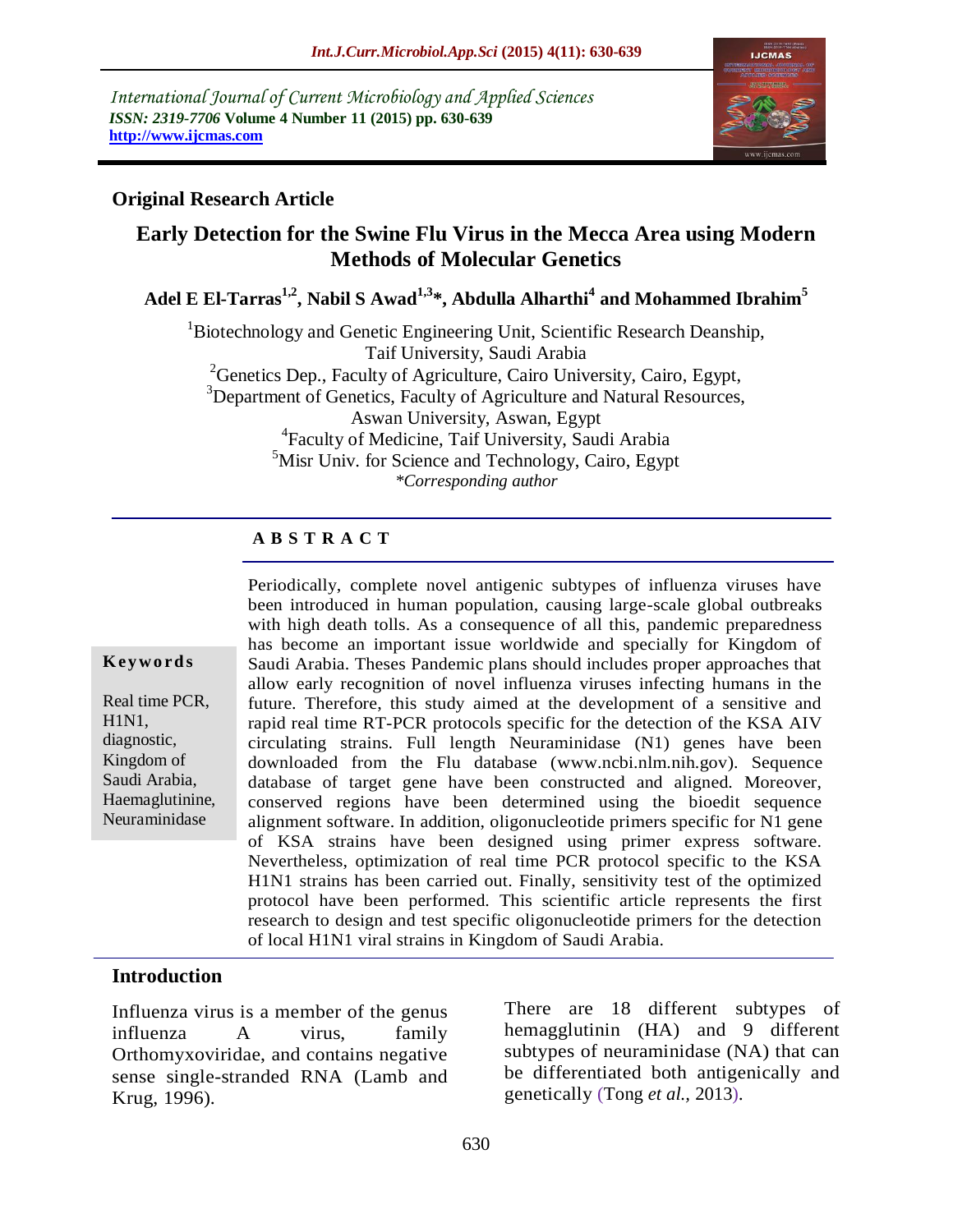Influenza A H1N1 is a novel influenza virus that is of swine source. Clinical manifestations of this virus vary from mild respiratory symptoms to fatal respiratory or/ and cardiovascular complications.

The most devastating influenza pandemic in modern recorded history, known as the "Spanish flu", occurred in 1918–1919, killing up to 100 million people worldwide. The new influenza A H1N1 pandemic was first identified in April 2009 in the United States and Mexico, and then spread globally. In September 10 2010, the World Health Organization announced that the influenza A H1N1 pandemic had moved into the postpandemic period and is no longer considered a dangerous global disease.

In November 2007, Saudi Arabia's Agriculture Ministry announced that it had culled 50,000 birds after a deadly H5N1 strain of bird flu was detected at a poultry farm in Al-Kharj, 150 kms south of Riyadh. Tests were carried out after 1,500 birds died in the farm, which had a total of 50,000 birds. According to the Saudi Ministry of Health, the number of laboratory-confirmed cases in Saudi Arabia as of December 30, 2009 was 15850, with 124 deaths. On the 15th of August 2010, the Ministry of Health in Saudi Arabia declared that the cases of influenza A H1N1 in 2010 have drastically declined to 874 cases with no deaths or serious complications. However, positive H1N1 cases still exist up to 2013.

Diagnostic tests that detect antigens, such as immune fluorescent staining and enzyme linked immune sorbent assays have been reported (Takimoto *et al.,* 1991). Direct fluorescent antibody

(DFA) staining of cells derived from nasopharyngeal swabs or nasopharyngeal aspirates (NPA) became the mainstay for many laboratories and provided a rapid test result in about 3 h. A number of rapid EIAs for influenza A and B viruses have been introduced over the past 10 years (WHO 2005; Bai *et al.,* 2006; Chan *et al.,* 2007; Chan *et al.,* 2002, Gavin and Thomson, 2003; Uykei *et al.,* 2003 Mahony, 2008. However, these tests lacked sensitivity and were usually relegated to point-of-care testing in defined settings. Nucleic acid amplification procedures including PCR, nucleic acid sequence-based amplification (NASBA), and loopmediated isothermal amplification (LAMP) were also developed [\(Fakruddin](http://www.ncbi.nlm.nih.gov/pubmed/?term=Fakruddin%20M%5Bauth%5D) *et al.,* 2013). In the case of RT-PCR, nucleic acid is reverse transcribed into cDNA using virus-specific oligonucleotide primers or random hexamers. Random hexamers have the advantage of generating cDNA for multiple viruses present in a specimen and for use in virus discovery, as cDNA is more stable during storage than extracted RNA or intact clinical specimens (Logan *et al.,* 2006). Several RT-PCR assays for influenza virus infection have been described since the first report by Zhang and Evans (1991) and Mahony (2008). Real time PCR represents the most common diagnostic approach in routine laboratories due to its sensitivity and accuracy (Lee, 2012).

To date, the total number of infected humans with the highly pathogenic avian influenza virus (HPAIV), H5N1, was 106 cases with 34 deaths. Although there is no evidence for human to human transmission of the H5N1, continued circulation of such influenza strains, emergence of new subtypes,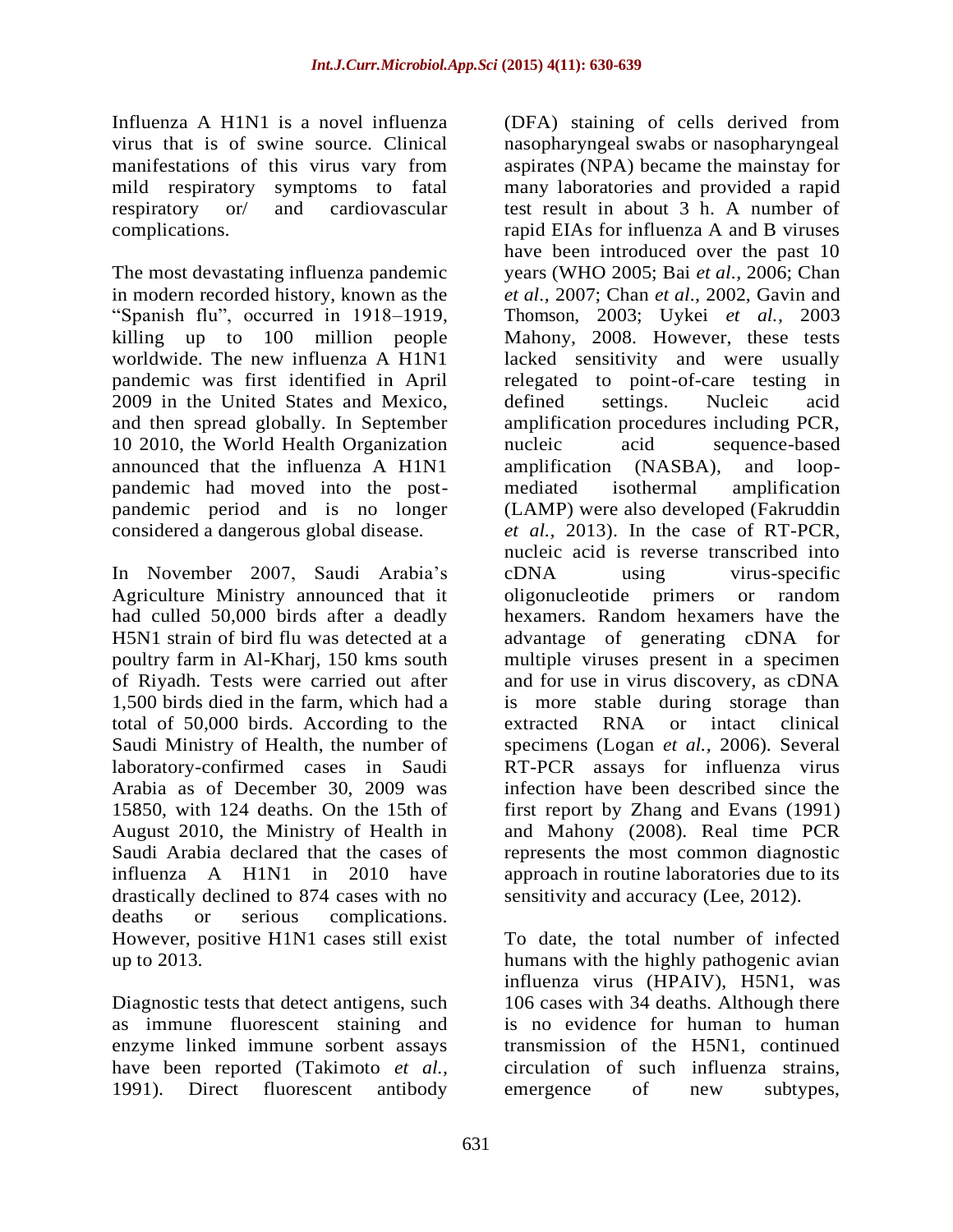reassortment among various subtypes and spontaneous sequence changes that might occur in key viral molecules (hemagglutinin (HA), neuraminidase (NA), matrix (M) and polymerases) might result in emergence of new more adapted variant to infect mammals including humans. Such variant might also cross the human to human transmission barrier. Moreover, improve the diagnostic capacity of high risk countries is very important in order to control, quarantine the spread of avian influenza viruses as a potential global threat. Thus, there is an urgent need for pandemic preparedness plans relying on sensitive and specific molecular tools for surveillance of any newly emerging influenza strains.

## **Materials and Methods**

## **Viral RNA extraction**

Viral nucleic acid of the positive control sample has been carried out via RNA extraction kit (Qiagen, Germany) as described by the manufacturer protocol. Both qualitative and quantitative analysis of the extracted total viral RNA has been carried out via spectrophotometery (Nanodrop, invitrogen, USA).

#### **In** *silico* **Analysis**

Saudi Arabian Type A H1N1 nuraminidase (H1) gene sequences have been downloaded from the flu database [\(www.ncbi.nlm.nih.gov\)](http://www.ncbi.nlm.nih.gov/) and a sequence database has been constructed by the use of bioedit software [\(www.bioedit.com\)](http://www.bioedit.com/). Sequence alignments of the collected DNA sequences have been carried out by the use of bioedit program. Conserved regions were used as a template for primer design by the use of primer

express software (Applied biosystem, USA) (Table 1). Finally, Designed oligonucleotide primers have been tested against the downloaded Saudi Arabian Type A H1N1 nuraminidase (N1) gene sequences in order to test the efficiency of the designed primers (Figure 3–7).

#### **Full genome C-DNA construction**

Six microliters of extracted RNA was added to 4ul of reverse transcription solution (15 uM random hexamers and 0.9 U of avian myeloblastosis virus reverse transcriptase enzyme). Reaction mixtures were incubated at 25°C for 5 min, 42°C for 10 min, 50°C for 20 min, and 85°C for 5 min and were then kept at 4°C until amplification.

#### **Optimization of real time PCR protocol**

Several real time PCR trials have been carried out in order to optimize the diagnostic protocol that employs the designed primers and to test the efficiency of the proposed diagnostic protocol *in vitro*. Master mix components were 2x universal standard sybergreen chemistry (Applied biosystem, USA), 150 pmoles of each of the forward and reverse oligonucleotide primers (Applied biosystem, Egypt). Thermal cycler program was 95ºC for 30 seconds preheating step, 35 cycles of 15 seconds at 95ºC and 60ºC for 1 minute. Melting curve analysis at 65–90ºC on 2ºC intervals.

## **Sensitivity test**

In order to test the lowest concentration of the target H1N1 viral nucleic acid that could be detected by the optimized protocol, a sensitivity test of the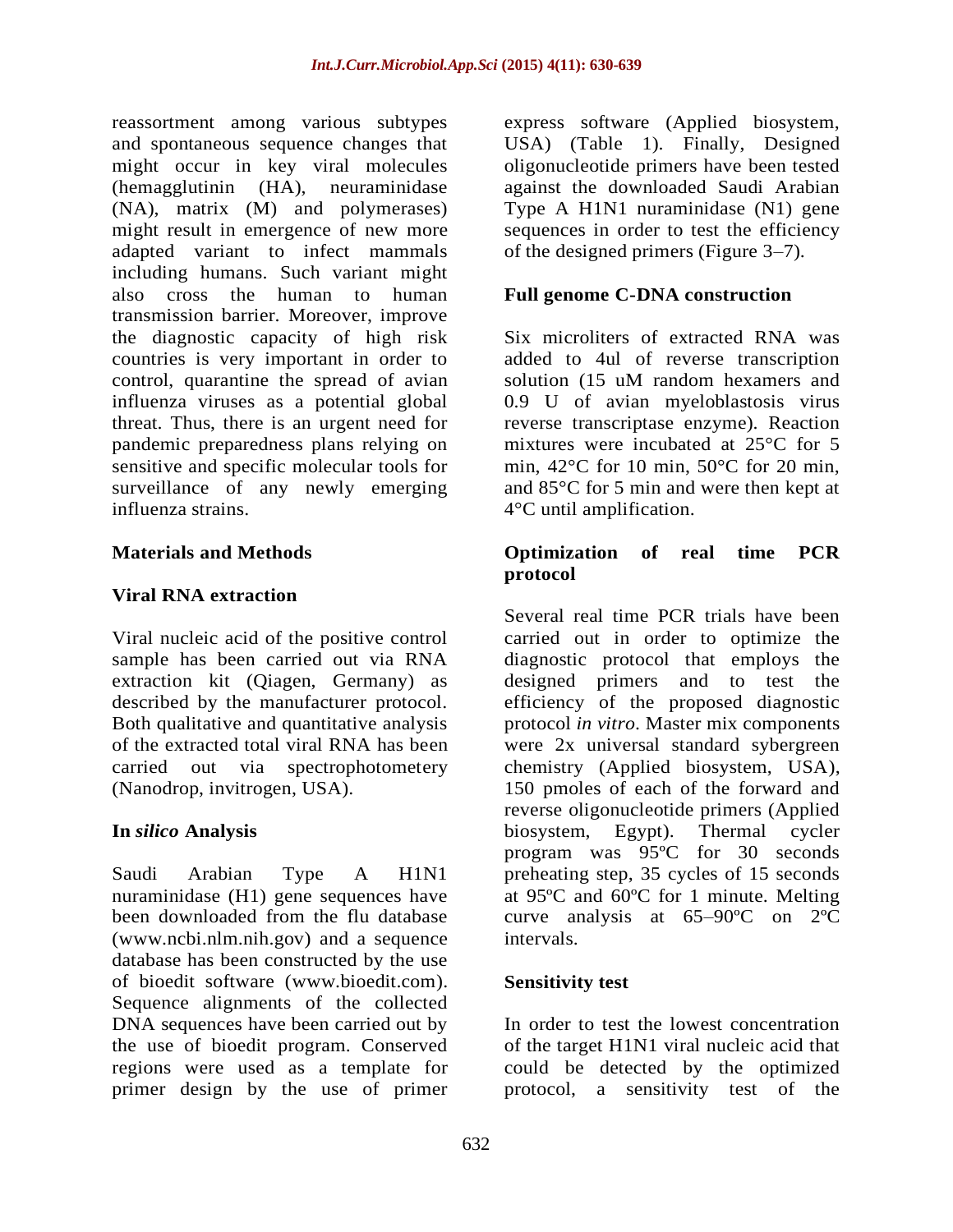developed real time PCR protocol has been carried out. Briefly, serial dilutions of the original viral nucleic acid concentration (40ug/ul) have been prepared. These serial dilutions were used as a template against the designed oligonucleotide primers in a sybergreen real time PCR format as described above.

## **Results and Discussion**

# **In** *silico* **Analysis**

Based on the nucleotide sequence database of Saudi Arabian H1N1 strains that has been construted at this study (Figure 1) and sequence alignment of the full length H1 gene to identify conserved regions (Figure 2), sequence alignment of the designed oligonucleotide primers showed a high specificity to Saudi Arabian strains These data confirm the value of designing oligonucleotide primers specific to the local strains in order to improve the efficiency of the diagnostic protocols and, hence, increase the chance of control and quarantine epidemic spread of infectious viral pathogens.

## **Optimization of real time PCR protocol**

In order to test the efficiency and accuracy of the designed oligonucleotide primers, a specific real time PCR protocol has been optimized. Generated Cycle threshold (C.t.) values showed that oligonulcleotide primers generated in this study have appropriate C.t. values compared to the commercially CDC recommended protocol (Table 1), Figures (8–11). The results showed that the best primer combination is primer H1N1 KSA F2R2 which generated a Ct value of 16.6. Also, results showed that the rest of primer pairs are more efficient

than the commercial kit (applied Biosystem, USA) which produced a much more late C.t. value (26.03). These results indicated that among all combinations of oligonucleotide primers that are specific to the KSA circulating H1N1 viruses only H1N1 KSA F2R2 primer is the most efficient one compared to the commercially available kits. These results could be attributed to the fact that oligonucleotide primers that are designed specific to local strains might be more specific and, hence, generates a more efficient data and more sensitive results than generic oigonucleotide primers. Specially, with RNA genome viruses in which a high rate of mutation events occurs.

## **Sensitivity test**

In order to test the efficiency of the developed protocol a sensitivity test has been carried out using serial dilutions of the initial concentration (40ug/ul). The results of this experiment showed a gradual increase of the C.t. values parallel to the increase of the dilution factor (Table 3) occurred with all primer combinations except for the primer H1N1KSA F2R3 which produced a fluctuated result among tested serial dilutions. Sensitivity test represents the determination of the lowest concentration of the viral nucleic acid that could be detected by the use of the recommended protocol.

The lower the viral nucleic acid that could be detected, the higher the sensitivity of the implemented protocol. Therefore, data generated at this experiment indicated that both fidelity and accuracy of the recommended protocol is acceptable and the described real time PCR conditions are efficient.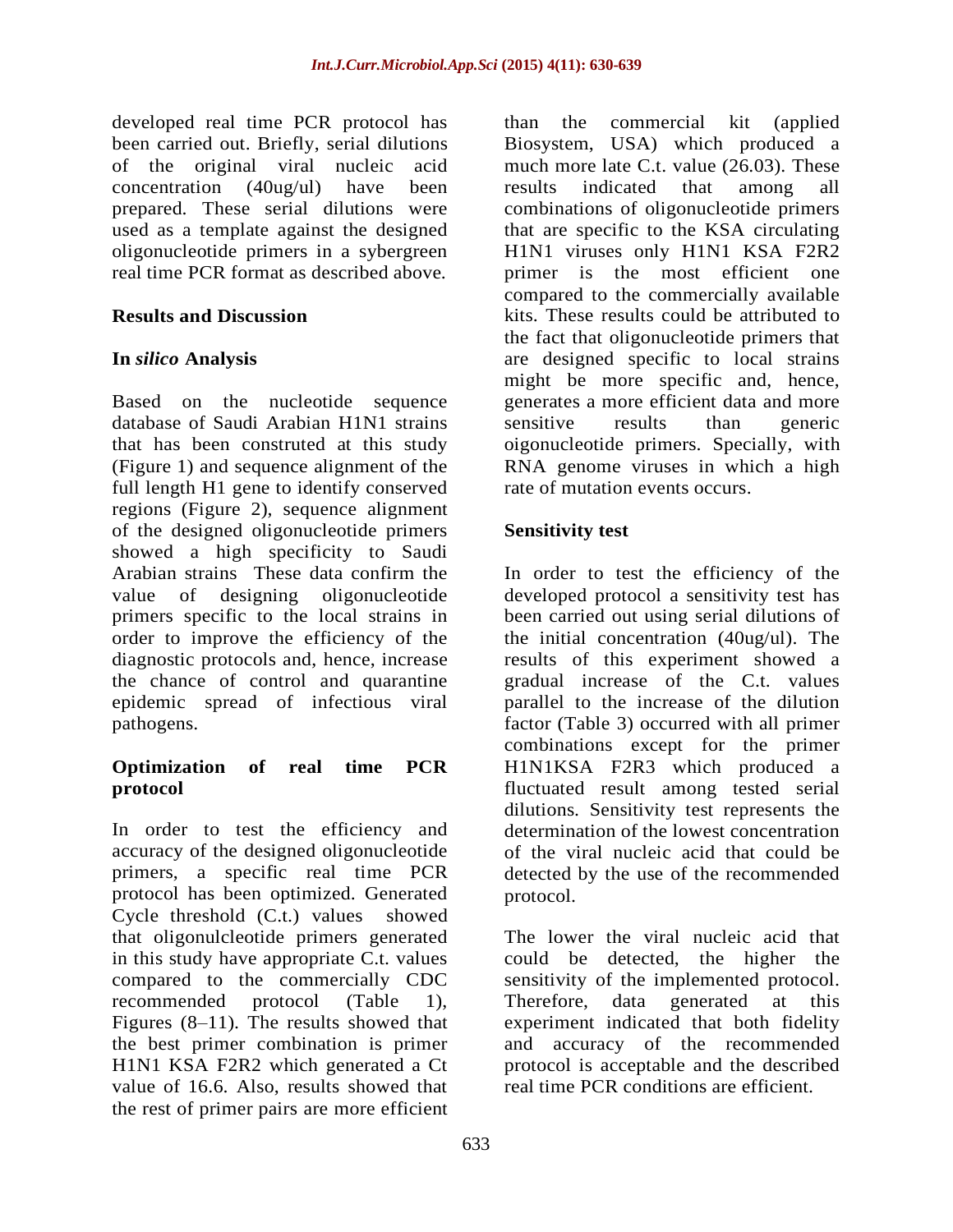| <b>Primer name</b> | <b>Primer sequences</b> |
|--------------------|-------------------------|
|                    |                         |
| H1N1 KSA F1        | GCATAACGGGAAACTATGCAA   |
| H1N1 KSA R1        | TGAGCTTGCTGTGGAGAGTG    |
| H1N1 KSA F2        | GAAGACAAGCATAACGGGAAA   |
| H1N1 KSA R2        | CATGAGCTTGCTGTGGAGAG    |
| H1N1 KSA R3        | CCACAATGTAGGACCATGAGC   |

**Table.1** Oligonucleotide primers designed at this study

**Table.2** List of Ct values produced by designed primers in addition to diagnostic kit

| <b>Primer name</b>                                                           | C.t. value |
|------------------------------------------------------------------------------|------------|
| H1N1 KSA F1R2                                                                | 29.2       |
| H1N1 KSA F1R3                                                                | 31.7       |
| H1N1 KSA F2R1                                                                | 30.00      |
| H <sub>1</sub> N <sub>1</sub> K <sub>S</sub> A F <sub>2</sub> R <sub>2</sub> | 26.97      |
| N1 positive control kit                                                      | 26.03      |
| H1N1 KSA F2R2                                                                | 16.61      |

**Table.3** List of Ct values produced by real time PCR sensitivity test analysis of sample 1 against all tested primers

| <b>Dilution</b> | <b>Primer</b> | <b>H1N1</b><br><b>KSA</b><br><b>F1R2</b> | <b>H1N1 KSA</b><br><b>F1R3</b> | <b>H1N1 KSA</b><br><b>F2R1</b> | <b>H1N1 KSA</b><br><b>F2R2</b> | <b>H1N1KSA</b><br><b>F2R3</b> |
|-----------------|---------------|------------------------------------------|--------------------------------|--------------------------------|--------------------------------|-------------------------------|
| 1/10            |               | 15.65                                    | 13.88                          | 19.08                          | 18.05                          | undetermined                  |
| <b>1/100</b>    |               | 16.16                                    | 22.01                          | 31.38                          | 29.86                          | 35.27                         |
| 1/1000          |               | 16.65                                    | 23.4                           | 35.67                          | 32.95                          | undetermined                  |
| 1/10000         |               | 16.49                                    | undetermined                   | undetermined                   | undetermined                   | undetermined                  |

**Figure.1** Construction of a nucleic acid sequences database of the H1 full length gene

| KC297141 A/Jeddah/1296/2009 2009/10/10 4 |    | (HA) |
|------------------------------------------|----|------|
| KC297146 A/Jeddah/1365/2009 2009/10/10   |    | (HA) |
| KC297142 A/Jeddah/3647/2010 2010/11/10 4 |    | (HA) |
| KC297139 A/Jeddah/3657/2010 2010/11/10 4 |    | (HA) |
| KC297140 A/Jeddah/3659/2010 2010/11/10 4 |    | (HA) |
| KC297143 A/Jeddah/3663/2010 2010/11/10 4 |    | (HA) |
| KC297144 A/Jeddah/3666/2010 2010/11/10   | -4 | (HA) |
| KC297145 A/Jeddah/3669/2010 2010/11/10   |    | (HA) |
| KC297147 A/Jeddah/3670/2010 2010/11/10 4 |    | (HA) |
| KC297148 A/Jeddah/3673/2010 2010/11/10   |    | (HA) |
| KC297148 A/Jeddah/3673/2010 2010/11/10   |    | (HA) |

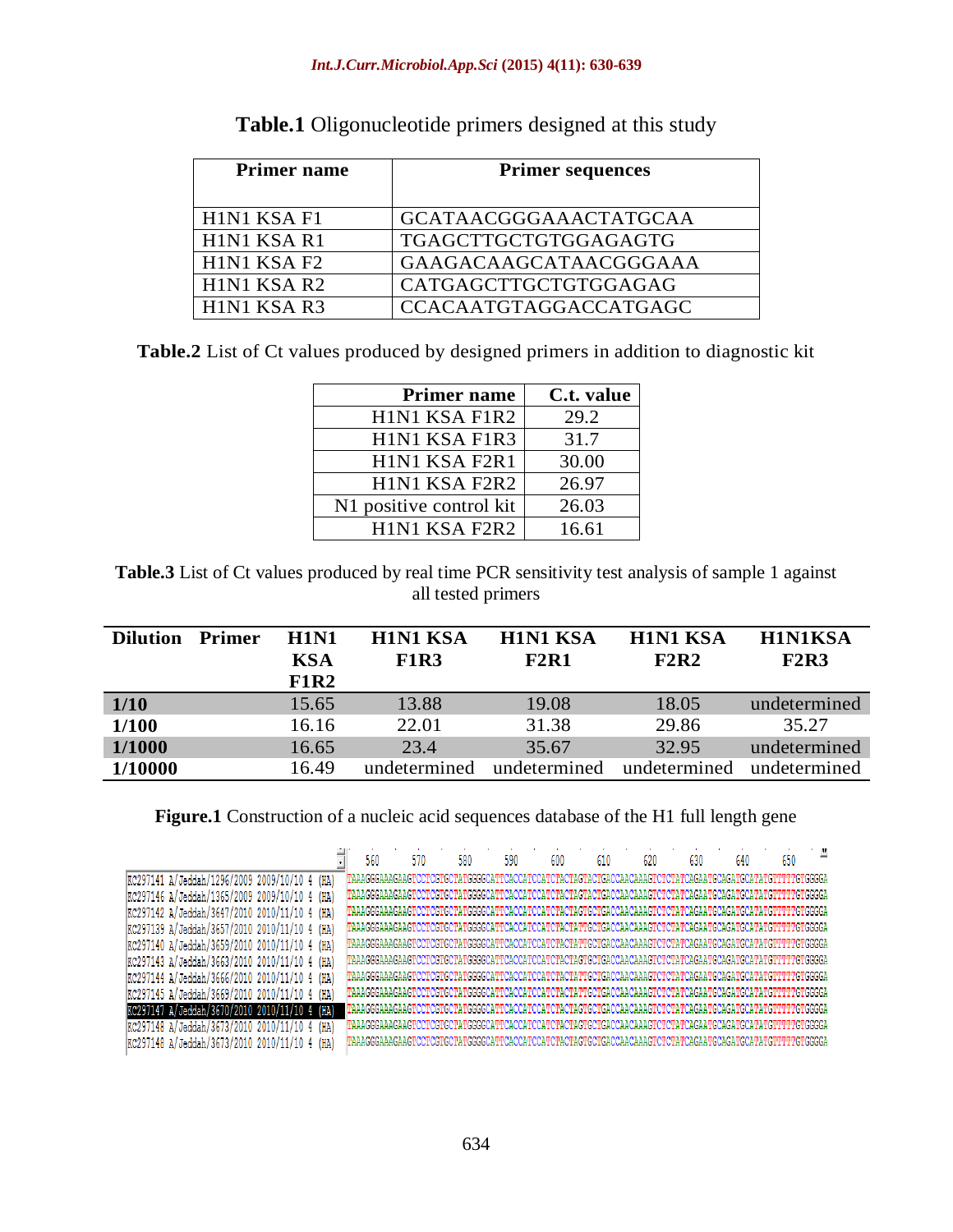

|                        | 560 | տականականնականկանկանկանկանկան<br>570 | 580 | 590 | 600 | 610 | 620 | 630 | 640 |
|------------------------|-----|--------------------------------------|-----|-----|-----|-----|-----|-----|-----|
| (HA                    |     |                                      |     |     |     |     |     |     |     |
| (HA)<br>) 2009/10/10 4 |     |                                      |     |     |     |     |     |     |     |
| ) 2010/11/10 4<br>(HA  |     |                                      |     |     |     |     |     |     |     |
| ) 2010/11/10 4<br>(HA) |     |                                      |     |     |     |     |     |     |     |
| ) 2010/11/10 4<br>(HA) |     |                                      |     |     |     |     |     |     |     |
| ) 2010/11/10 4<br>(HA) |     |                                      |     |     |     |     |     |     |     |
| ) 2010/11/10 4<br>(HA) |     |                                      |     |     |     |     |     |     |     |
| ) 2010/11/10 4<br>(HA  |     |                                      |     |     |     |     |     |     |     |
| (HA                    |     |                                      |     |     |     |     |     |     |     |
| (HA                    |     |                                      |     |     |     |     |     |     |     |
| ) 2010/11/10 4<br>(HA) |     |                                      |     |     |     |     |     |     |     |
|                        |     |                                      |     |     |     |     |     |     |     |

#### **Figure.3** *In silico* test of primer H1N1KSAF1





| File Edit Sequence Alignment View Accessory Application RNA World Wide Web Options Window Help                      |                                                                                                          |                                        |            |            | $ E$ $x$   |
|---------------------------------------------------------------------------------------------------------------------|----------------------------------------------------------------------------------------------------------|----------------------------------------|------------|------------|------------|
| ΘĎ                                                                                                                  |                                                                                                          |                                        |            |            |            |
| 15 total sequences<br>$\mathbf{r}$ R<br>뵴<br>П.<br>Courier New                                                      |                                                                                                          |                                        |            |            |            |
| Selection: 121 to 121<br>Mode: Select / Slide v<br>Position:                                                        | Sequence Mask: None<br>Numbering Mask: None                                                              | $\frac{\text{Start}}{\text{ruler at}}$ |            |            |            |
| ▗▏ <sup></sup> ▎D エ D â ∞ + @ ▒▓▓▒▓▌▌▓▓▓▅▅▓▒▓▒▓▓░▓▓▒▔▔                                                              |                                                                                                          | Scroll $\Box$<br>speed slow in a fast  |            |            |            |
|                                                                                                                     | 130<br>120                                                                                               | 140<br>150                             | 170<br>160 | 180<br>190 | 200<br>210 |
| KC297141 A/Jeddah/1296/2009 2009/10/10 4<br>(HA)<br>KC297146 A/Jeddah/1365/2009 2009/10/10 4 (HA)                   | AAAAGAATGTAACAGTAACACACTCTGTTAACCTTCTAGAAGACAAGCATAACGGGAAACTATGCAAACTAAGAGGGGTAGCCCCATTGCATTTGGGTAAATGT |                                        |            |            |            |
| KC297142 A/Jeddah/3647/2010 2010/11/10 4<br>(HA)                                                                    |                                                                                                          |                                        |            |            |            |
| KC297139 A/Jeddah/3657/2010 2010/11/10 4<br>(H <sub>A</sub> )<br>  KC297140 A/Jeddah/3659/2010 2010/11/10 4<br>(HA) |                                                                                                          |                                        |            |            |            |
| KC297143 A/Jeddah/3663/2010 2010/11/10 4<br>  KC297144 A/Jeddah/3666/2010 2010/11/10 4<br>(HA)                      |                                                                                                          |                                        |            |            |            |
| KC297145 A/Jeddah/3669/2010 2010/11/10<br>   KC297147 A/Jeddah/3670/2010 2010/11/10 4<br>(HA)                       |                                                                                                          |                                        |            |            |            |
| KC297148 A/Jeddah/3673/2010 2010/11/10<br>   KC297148 A/Jeddah/3673/2010 2010/11/10 4<br>(HA)                       |                                                                                                          |                                        |            |            |            |
| KC297148 A/Jeddah/3673/2010 2010/11/10 4<br>(HA)                                                                    |                                                                                                          |                                        |            |            |            |
| H1N1F1<br>H1N1F1                                                                                                    |                                                                                                          |                                        |            |            |            |
| H1N1R1                                                                                                              |                                                                                                          |                                        |            |            |            |
|                                                                                                                     |                                                                                                          |                                        |            |            |            |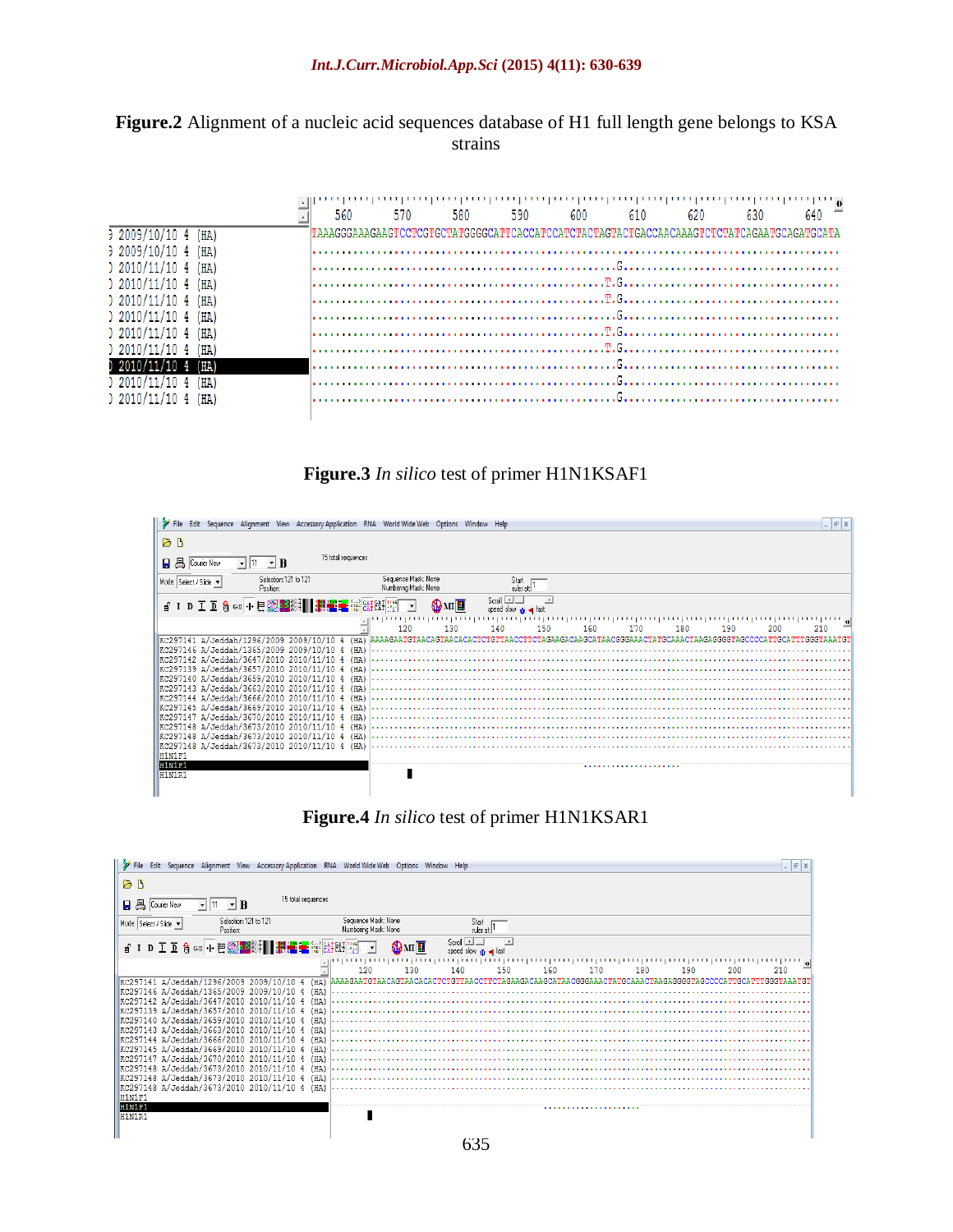#### *Int.J.Curr.Microbiol.App.Sci* **(2015) 4(11): 630-639**

#### **Figure.5** *In silico* test of primer H1N1KSAR2



#### **Figure.6** *In silico* test of primer H1N1KSAF2

|                                                               | 240<br>250 | 260<br>270 | 280<br>290 | 300<br>310 | 320<br>330 |
|---------------------------------------------------------------|------------|------------|------------|------------|------------|
|                                                               |            |            |            |            |            |
| KC297146 A/Jeddah/1365/2009 2009/10/10 4<br>(H <sub>A</sub> ) |            |            |            |            |            |
| KC297142 A/Jeddah/3647/2010 2010/11/10 4<br>(HA)              |            |            |            |            |            |
| KC297139 A/Jeddah/3657/2010 2010/11/10 4                      |            |            |            |            |            |
| KC297140 A/Jeddah/3659/2010 2010/11/10 4                      |            |            |            |            |            |
| EXC297143 A/Jeddah/3663/2010 2010/11/10<br>(H <sub>A</sub> )  |            |            |            |            |            |
| KC297144 A/Jeddah/3666/2010 2010/11/10                        |            |            |            |            |            |
| KC297145 A/Jeddah/3669/2010 2010/11/10                        |            |            |            |            |            |
| KC297147 A/Jeddah/3670/2010 2010/11/10 4<br>(HA)              |            |            |            |            |            |
| KC297148 A/Jeddah/3673/2010 2010/11/10 4<br>(HA)              |            |            |            |            |            |
| KC297148 A/Jeddah/3673/2010 2010/11/10 4<br>(HA)              |            |            |            |            |            |
| KC297148 A/Jeddah/3673/2010 2010/11/10 4 (HA)                 |            |            |            |            |            |
| H1N1F1                                                        |            |            |            |            |            |
| H1N1F1                                                        |            |            |            |            |            |
| H1N1R                                                         |            |            |            |            |            |
| H1N1R1                                                        |            |            |            |            |            |
| H1N1KSAF                                                      |            |            |            |            |            |
| H1N1KSAF2                                                     |            |            |            |            |            |
| H1N1KSAR2                                                     |            |            |            |            |            |
| <b>H1N1KSAR2</b>                                              |            |            |            |            |            |
|                                                               |            |            |            |            |            |
|                                                               |            |            |            |            |            |
|                                                               |            |            |            |            |            |
|                                                               |            |            |            |            |            |

#### **Figure.7** *In silico* test of primer H1N1 KSA R3

| <b>Her</b> XXIII   Her and The Grand CAT (AT $\left  \frac{1}{\epsilon} \right  = \frac{1}{\epsilon}$ |     | WM H |     | speed slow in a fast |     |     |     |                                                                                                          |
|-------------------------------------------------------------------------------------------------------|-----|------|-----|----------------------|-----|-----|-----|----------------------------------------------------------------------------------------------------------|
|                                                                                                       | 130 | 140  | 150 | 160                  | 180 | 190 | 200 | 220                                                                                                      |
| KC297141 A/Jeddah/1296/2009 2009/10/10 4<br>(HA)                                                      |     |      |     |                      |     |     |     | AGTAACACACTCTGTTAACCTTCTAGAAGACAAGCATAACGGGAAACTATGCAAACTAAGAGGGGTAGCCCCATTGCATTTGGGTAAATGTAACATTGCTGGCT |
| KC297146 A/Jeddah/1365/2009 2009/10/10 4<br>H <sub>A</sub>                                            |     |      |     |                      |     |     |     |                                                                                                          |
| KC297142 A/Jeddah/3647/2010 2010/11/10 4<br>(HA)                                                      |     |      |     |                      |     |     |     |                                                                                                          |
| KC297139 A/Jeddah/3657/2010 2010/11/10 <br>(HA<br>KC297140 A/Jeddah/3659/2010 2010/11/10 4<br>(HA     |     |      |     |                      |     |     |     |                                                                                                          |
| KC297143 A/Jeddah/3663/2010 2010/11/10                                                                |     |      |     |                      |     |     |     |                                                                                                          |
| KC297144 A/Jeddah/3666/2010 2010/11/10 4<br>(HA)                                                      |     |      |     |                      |     |     |     |                                                                                                          |
| KC297145 A/Jeddah/3669/2010 2010/11/10                                                                |     |      |     |                      |     |     |     |                                                                                                          |
| KC297147 A/Jeddah/3670/2010 2010/11/10                                                                |     |      |     |                      |     |     |     |                                                                                                          |
| KC297148 A/Jeddah/3673/2010 2010/11/10                                                                |     |      |     |                      |     |     |     |                                                                                                          |
| KC297148 A/Jeddah/3673/2010 2010/11/10 4<br>(HA)                                                      |     |      |     |                      |     |     |     |                                                                                                          |
| KC297148 A/Jeddah/3673/2010 2010/11/10 4                                                              |     |      |     |                      |     |     |     |                                                                                                          |
| H1N1F1<br>H1N1F1                                                                                      |     |      |     |                      |     |     |     |                                                                                                          |
| H1N1R1                                                                                                |     |      |     |                      |     |     |     |                                                                                                          |
| H1N1R1                                                                                                |     |      |     |                      |     |     |     |                                                                                                          |
| H1N1KSAF2                                                                                             |     |      |     |                      |     |     |     |                                                                                                          |
| H1N1KSAF2                                                                                             |     |      |     |                      |     |     |     |                                                                                                          |
| H1N1KSAR2                                                                                             |     |      |     |                      |     |     |     |                                                                                                          |
|                                                                                                       |     |      |     |                      |     |     |     |                                                                                                          |
|                                                                                                       |     |      |     |                      |     |     |     |                                                                                                          |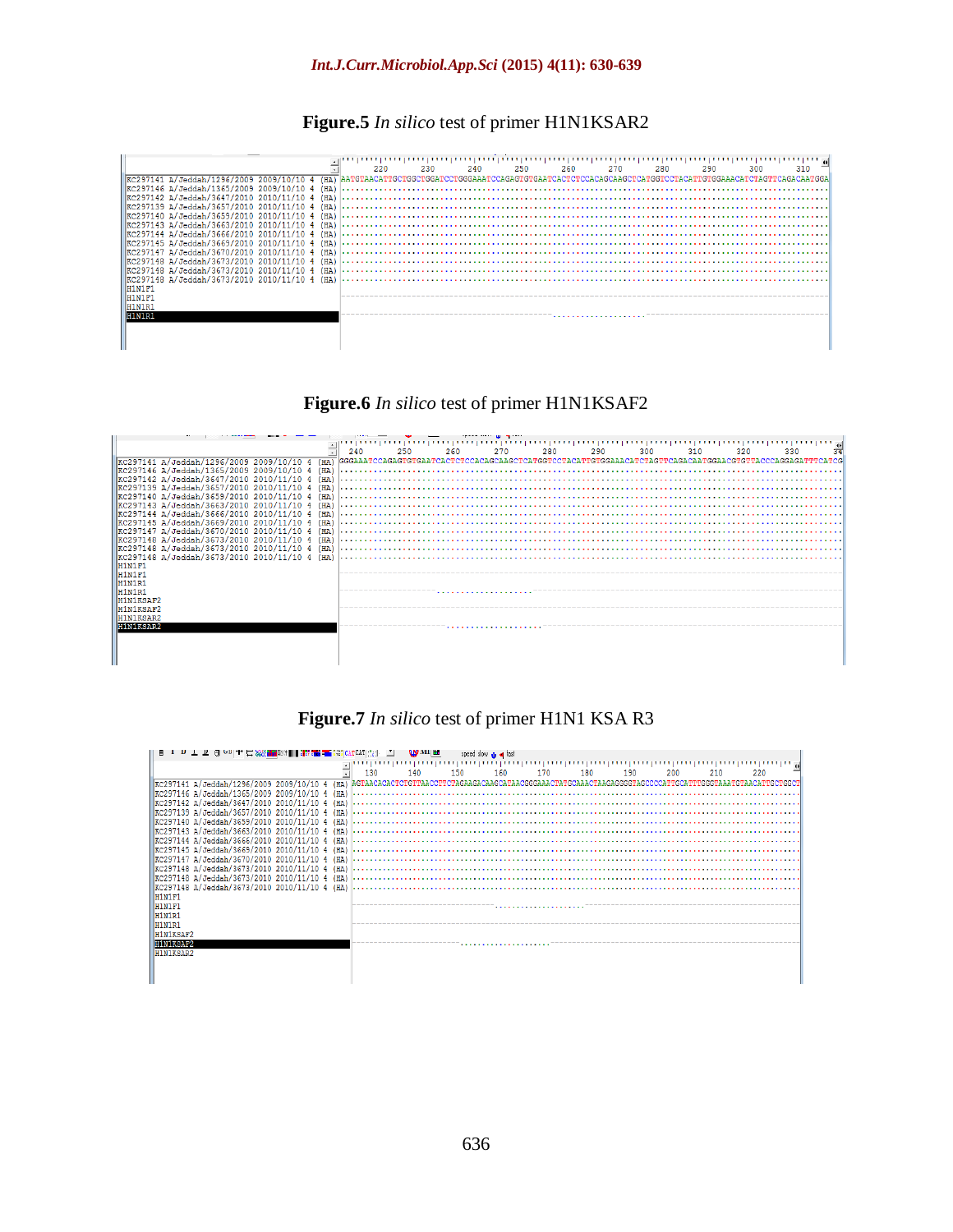**Figure.8** Amplification plot of primer H1N1 KSA F1R2 (C.t., 29.2)



**Figure.9** Amplification plot of primer H1N1 KSA F1R3 (C.t. 31.7)



**Figure.10** Amplification plot of primer H1N1 KSA F2R1 (C.t.30.00)

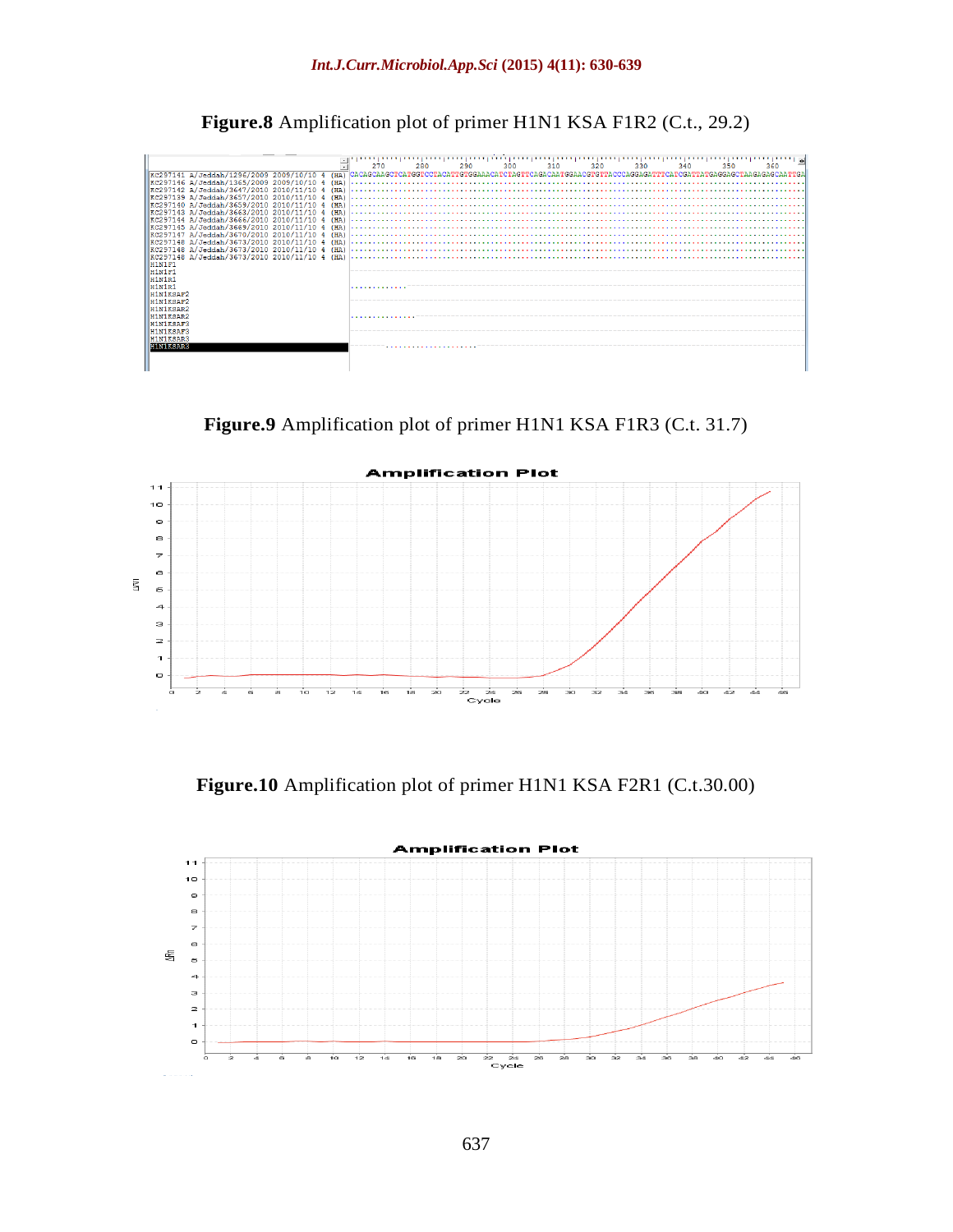**Figure.11** Amplification plot of primer H1N1 KSA F2R2 (C.t., 26.97)



**Figure.12** Amplification plot of N1 kit (C.t., 26.03)



Data generated from this study indicated that the recommended protocol is efficient and specific to the H1N1 KSA strains, specially the oligonucleotide primers H1N1 KSA F2R2 which produced an earlier C.t. value than the commercial kit described above. Also, the results of this study confirm the importance of design specific diagnostic protocols against local infectious agents in order to increase the accuracy and efficiency of the detection process and, hence, increase the chances to control the epidemic spread of H1N1 viruses. Finally, this scientific article represents the first research to design and test specific oligonucleotide primers for the

detection of local H1N1 viral strains in Kingdom of Saudi Arabia.

## **Reference**

- Bai, G.R., Sakoda Y., Mweene, A.S., Fujii, N., Minakawa, H., Kida, H. 2006. Improvement of a rapid diagnosis kit to detect either influenza A or B virus infections. *J. Vet. Med. Sci.,* 68: 35–40.
- Chan, K.H., Lam, S.Y., Puthavathana, P., Nguyen, T.D., Long, H.T., Pang, C.M., Chan, K.M., Seto, W.H., Peiris, J.S. 2007. Comparative analytical sensitivities of six rapid influenza A antigen detection test kits for detection of influenza A